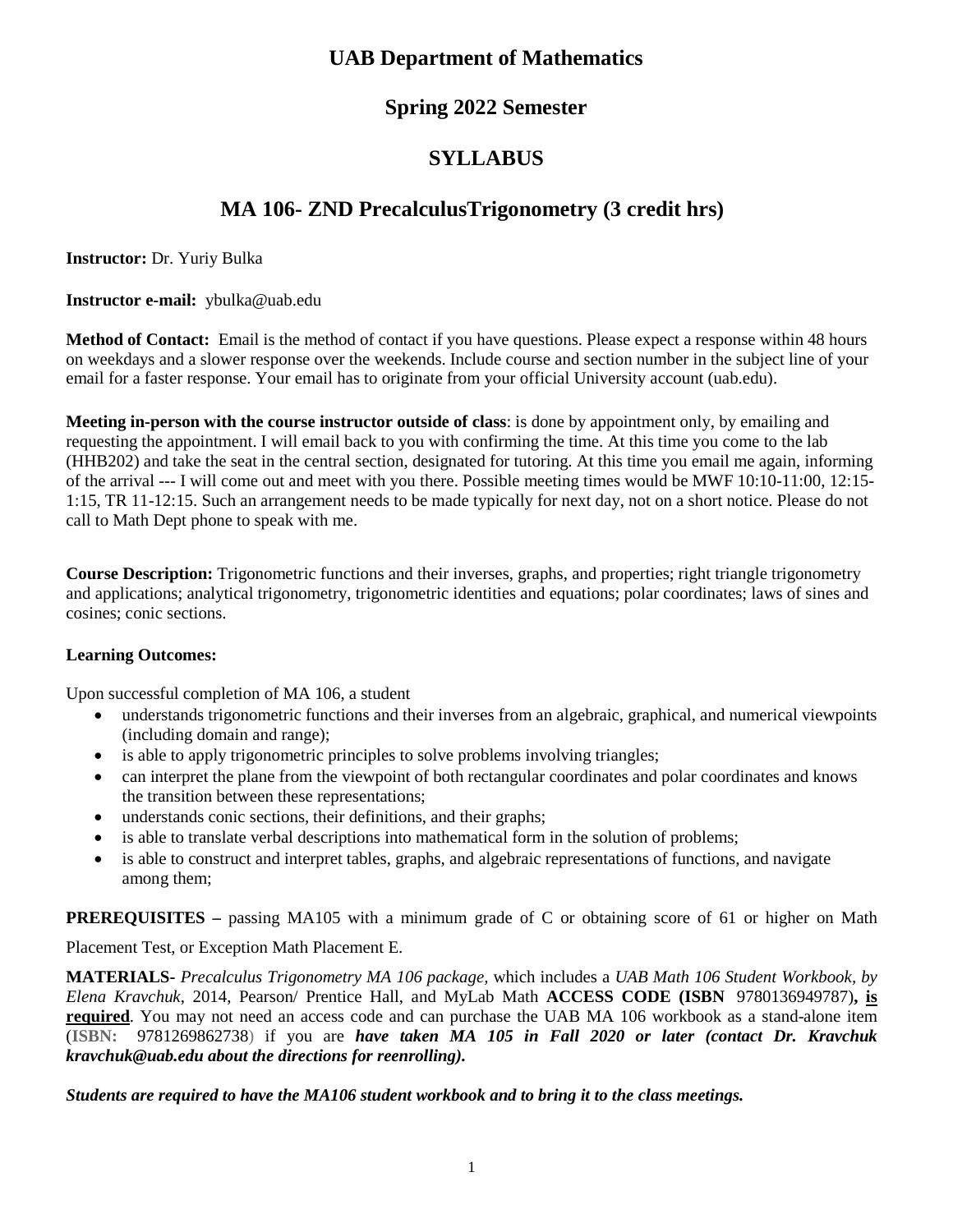**Calculator policy:** Scientific calculators may be used for homework and quizzes, but **students may not use personal calculators while taking tests**. Every computer has an on-screen scientific calculator available for your use during tests. It would be to your advantage if you familiarized yourself with the use of the on-screen calculator *before* you take a test.

#### **UAB Policies and Resources:**

**Add/Drop and Course Withdrawal***.* The last day to drop this course without the payment of full tuition and fees is **Jan 18, 2022**. The last day to withdraw from this course with a grade of *W* is **Mar 22, 2022**.

**Misconduct:** The University of Alabama at Birmingham expects all members of its academic community to function according to the highest ethical and professional standards. Students, faculty, and the administration of the institution must be involved to ensure this quality of academic conduct.

UAB is very concerned for your continued health and safety. Please consult the Students section of **UAB** 

**United** [\(https://www.uab.edu/uabunited/\)](https://www.uab.edu/uabunited/) for up-to-date guidance.

Note, UAB requires face coverings indoors on campus—regardless of vaccine status. Students who do not follow this requirement can be reported to Student Conduct.

**Students with Covid-related reasons for missing class meetings or Tests must go through UAB's Student Health Service's process for an excused absence due to isolation or quarantine. You should log into your UAB Student Health Patient Portal to begin this process. Students must present their written excuse provided by Student Health to their instructor to request a make-up test.**

#### **DSS Accessibility Statement:**

**Accessible Learning:** UAB is committed to providing an accessible learning experience for all students. If you are a student with a disability that qualifies under Americans with Disabilities Act (ADA) and Section 504 of the Rehabilitation Act, and you require accommodations, please contact Disability Support Services for information on accommodations, registration and procedures. Requests for reasonable accommodations involve an interactive process and consist of a collaborative effort among the student, DSS, faculty and staff. If you are registered with Disability Support Services, please contact DSS to discuss accommodations that may be necessary in this course. If you have a disability but have not contacted Disability Support Services, please call (205) **934-4205**, visit their website https://www.uab.edu/students/disability/ or their office located in Hill Student Center Suite 409.

**Title IX Statement:** The University of Alabama at Birmingham is committed to providing an environment that is free from sexual misconduct, which includes gender-based assault, harassment, exploitation, dating and domestic violence, stalking, as well as discrimination based on sex, sexual orientation, gender identity, and gender expression. If you have experienced any of the aforementioned conduct we encourage you to report the incident. UAB provides several avenues for reporting. For more information about Title IX, policy, reporting, protections, resources and supports, please visit https://www.uab.edu/titleix/ for UAB's Title IX, UAB's Equal Opportunity, Anti-Harassment, Duty to Report, and Non-Retaliation policies.

#### **Course Netiquette**:

There are course expectations concerning etiquette on how we should treat each other online. It is very important that we consider the following values during online discussions and in email.

• Respect: Each student's opinion is valued as an opinion. When responding to a person during the online discussions, be sure to state an opposing opinion in a respectful way. Do not insult the person or ridicule their idea. Do not use negative or inappropriate language.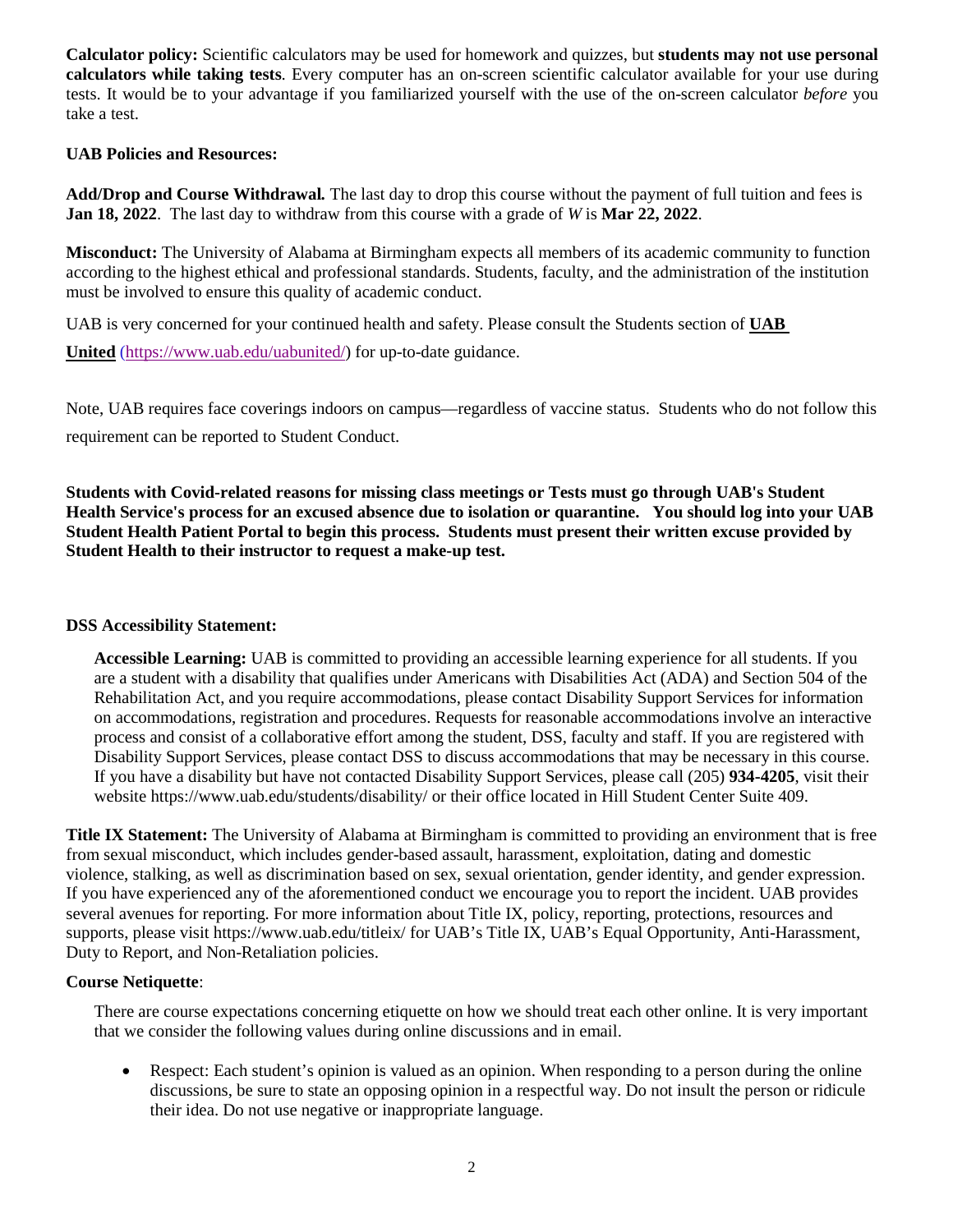- Confidentiality: When discussing topics be sure to be discreet on how you discuss children, teachers, and colleagues. Do not use names of people or names of facilities.
- Format: When posting use proper grammar, spelling, and complete sentences. Avoid using ALL CAPITALS. This signifies that you are yelling. Avoid using shortcuts/text abbreviations such as 'cu l8r' for 'See you later.'
- Relevance: Think before you type. Keep posts relevant to the discussion board topic.

**Getting Started:** The first thing you must do is access for your on-line course materials.

### **Access for the Course in MyLab Math**

All Homework, Quizzes, and Tests for this course are available in MyLabMath accessed via Canvas. You have to register for your MyLabMath course from Canvas.

- Login to Canvas and enter your course. Do one of the following:
	- o Select any Pearson link (HW, Quiz, Lecture Prep) from any module.
	- o Select **MyLab & Mastering** on the course navigation, and then select any course link on the Pearson page.
- Enter the username and password for your existing Pearson student account.
	- o If you don't have a Pearson account, select **Create** and follow the instructions.

You have an account if you've used a Pearson MyLab or Mastering product, such as MyLab Math, MyLab IT, MyLab Spanish, MasteirngBiology or MasteringPhysics.

- Select any available access option:
	- o Enter a prepaid access code that came with your workbook from the bookstore.
	- o Use a credit card or PayPal (in case you obtained the workbook without the code)
	- o Get temporary access by selecting the link near the bottom of the page (good for only 14 days, no extensions when it expires).
	- o Select **Go to My Courses**.

**Note:** Once the Temporary Access has expired, you will no longer have access to your course materials and assignments in MyLabMath until you enter your code or purchase it. Please note that there will be NO EXTENSIONS for missed homework, quiz, or test deadlines due to failure to purchase access to your online materials**.**

If you have questions regarding your access to your MyLabMath account, contact Pearson customer service.

### **TROUBLESHOOTING TIPS:**

If you have difficulty accessing your assignments in MyLabMath, try the following steps:

- Close the browser and start over logging into Canvas. You can only access through Canvas.
- Run the Browser check to make sure you have all needed components.
- Try a different browser. Some work better than others (use Google Chrome!)
- Contact Pearson technical support via chat.
- Have a backup plan.
- If the above steps do not work, email your instructor or stop by the Math Learning Lab in HHB202.

## **STUDENT EXPECTATION STATEMENT**

An excuse of "not knowing" information covered in this Syllabus is not an acceptable excuse for making mistakes in this class. **To emphasize the importance of knowing the Syllabus you must take a Syllabus Quiz before beginning any other assignments. You must score 100% on this quiz in order to continue the course.**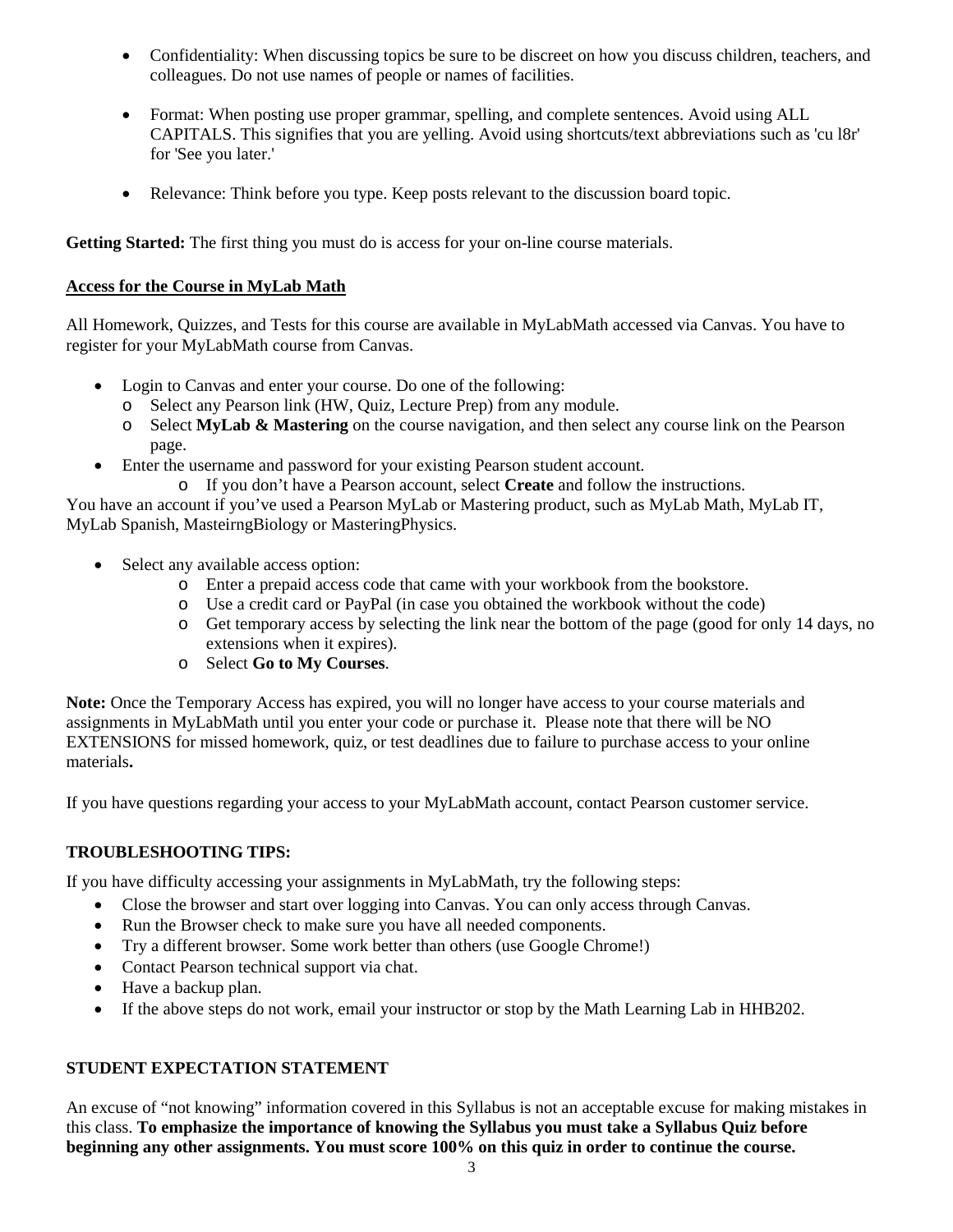- Students are required to complete weekly assignments. All deadlines are based on Central Time. **There are NO EXTENSIONS of DEADLINES**.
- Students are expected to attend class meetings held according to the class schedule.
- Students are expected to check their UAB e-mail daily and respond within 48 hours to instructor emails. Be sure to include your name, the course and section number in all communications with your instructor.
- All students are required to obtain and use the UAB email address that is automatically assigned to them as UAB students. All official correspondence will be sent ONLY to the @UAB.edu email address. The Course Instructor will not accept e-mails sent from e-mails accounts other than UAB.
- Students are expected to devote an average of 8 to 12 hours per week to the assignments.
- Students are expected to participate in Group Discussions in Canvas and at the class meeting when the Discussion topic is introduced.
- Students are expected to submit their contribution to the group discussion in Canvas and also submit individually written solution (that is handwritten hardcopy) to the Group Problems in class. Note that posting the solution on Canvas or emailing it to the instructor will not be accepted, and will not count for the Discussion part either.
- Students are expected to have a back-up plan in the event their computer has operational problems, there is loss of electricity, or there is loss of Internet access. These are not an excuse for late or incomplete submission of assignments, nor are they acceptable reasons for an assignment deadline extension. UAB's MLL, most public libraries, school libraries, University libraries, etc. have computers with Internet access and are available for use by the public.
- Students are expected to remain in regular contact with the Course Instructor via Canvas and UAB e-mail as well as through participation in the Discussions on Canvas and submission of written assignments in class. The Course Instructor will communicate on the Canvas Announcement page, and via UAB e-mail. You must check your UAB email daily for communications from me.
- Because instructional materials on the course website may be copyrighted, students may not download materials on the site to their desktops, laptops, or PDAs, or alter or distribute any materials on the course site, unless clearly directed to do so.

### **Math Help: Math Learning Lab (MLL).** The **Math Learning Lab** in 202 Heritage Hall

(https://www.uab.edu/cas/mathematics/student-resources/math-learning-lab) offers in-person tutoring. Tutors WILL NOT help with graded assignments, solve all of your problems, or work with you for extended periods of time, but they WILL help guide you so that you can complete your work independently. Be sure to bring your notes, work, and materials. No appointment is needed. The MLL is open Monday-Friday from the first day of class to the last day of class. Tutoring is NOT available during holidays, breaks, and Final Exam week. No food or drink allowed except bottled water.

The **University Academic Success Center (UASC)** provides students with a host of free services and resources that include Tutoring and Supplemental Instruction. For more information, go to http://www.uab.edu/students/academics/student-success.

**Cell Phones:** Student cell phones must be TURNED OFF and PUT AWAY during ALL class and lab meetings.

**Laptops:** Student laptops must be PUT AWAY during ALL class and lab meetings**.**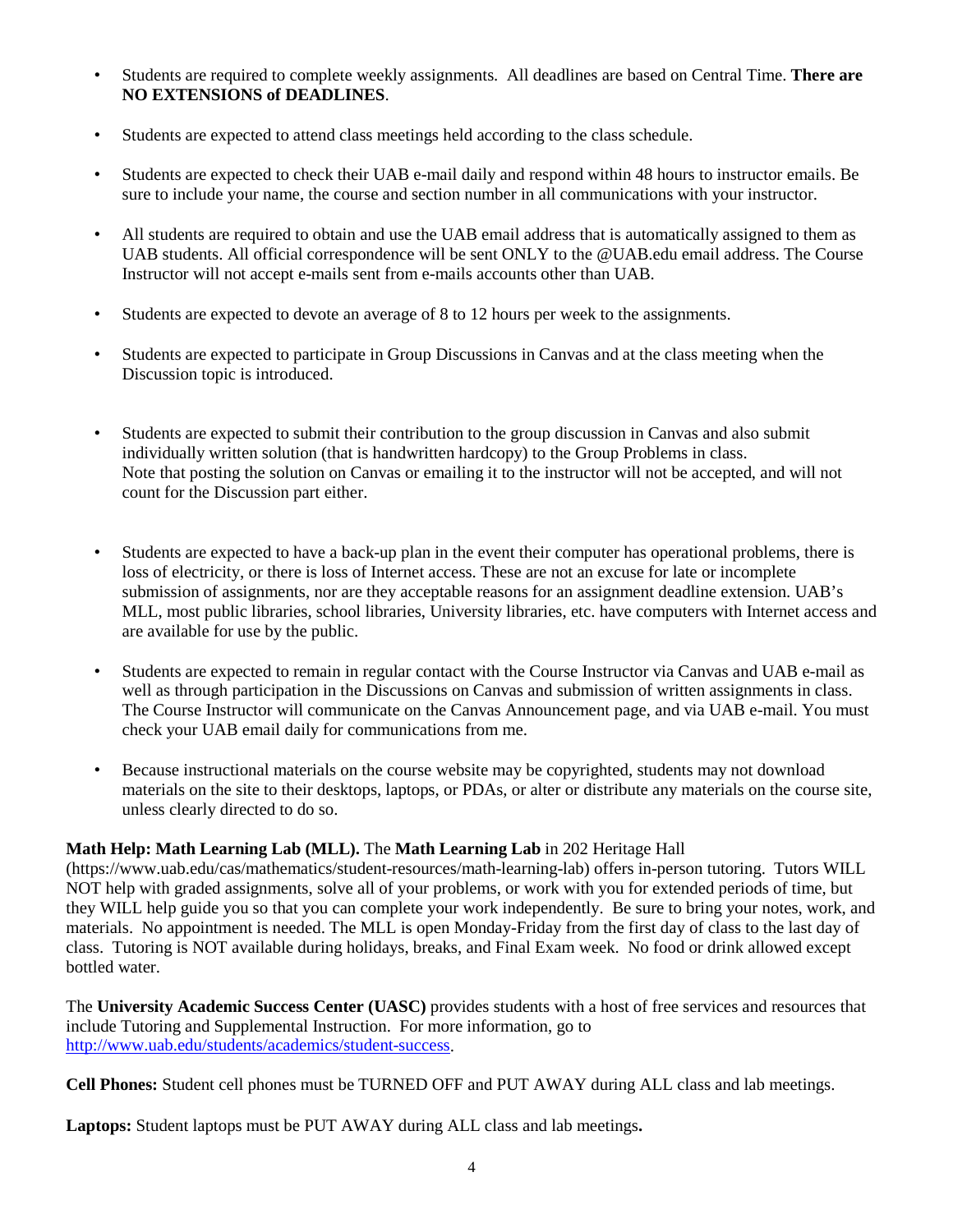**Course Grades:** Students earn their grade in the course by accumulating points. There is a maximum of 1000 points available. Student letter grades are awarded as shown in the following tables. Note that grades are awarded by points earned, not by percentages.

| <b>Number of Points</b> | <b>Letter Grade</b> |
|-------------------------|---------------------|
| 880 to 1001             |                     |
| 750 to 879              | В                   |
| 620 to 749              | $\subset$           |
| 500 to 619              | I)                  |
| Below 500               | п                   |

| <b>Grade Element</b>    | <b>Points</b> | <b>Quantity</b> | <b>Total Points</b> |
|-------------------------|---------------|-----------------|---------------------|
| Syllabus Quiz           | 2             |                 | 2                   |
| Lecture Prep            | 4             | 13              | 52                  |
| Homework                | 6             | 13              | 78                  |
| Quizzes                 | 10            | 13              | 130                 |
| Discussion              | 4             | 6               | 24                  |
| Problem                 | 8             | 6               | 48                  |
| <b>Tests</b>            | 100           | 4               | 400                 |
| <b>Test Correction</b>  | 4             | 4               | 16                  |
| Final Exam              | 250           | 1               | 250                 |
| <b>Total points</b>     |               |                 | 1000                |
| <b>Bonus</b>            |               |                 |                     |
| <b>Review for Final</b> | 20            | 1               | 20                  |
| Intro Discussion        | 6             |                 | 6                   |

\*\*Note that 879 points earns you a grade of B, not a grade of A, etc.

No points are available after Final exam is taken, so students should earn as many points as possible throughout the semester by completing all assignments by the deadline. NO late assignments are accepted or allowed, and no adjustments will be made after Final exam is taken.

All assignment grades will be posted and maintained in the math department database (MADDIE), which can be accessed in Canvas by clicking on **UAB Grade for MA 106** or going to https://secure.cas.uab.edu/mll/db/.

Homework, Quiz, and Test grades are available in MML and Canvas as soon as the assignment is submitted. The grades are loaded (transferred) into the MADDIE database roughly once a week. All other grades will be manually entered by the instructor in Canvas as soon as possible after grading (usually within one week).

#### **Class Meeting Time/Location: Mon/Wed, 1:25 pm-2:15 pm, CH443, Friday, 1:25 pm-2:15 pm, HHB 202**

**COURSE STRUCTURE -** This course is face-to-face computer-based, and students must have reliable access to **internet** so they can work on their assignments in Canvas and MyLabMath. Students must also ensure that they meet each of these system's requirements.

### **CANVAS ASSIGNMENTS** include:

• **Introduction Discussion –** The Introduction Discussion is required and due by the end of the day on **Friday, Jan 14**. The Introduction Discussion is worth 6 points. Students must upload a photo, answer ALL questions, and respond in a *meaningful* way to at least two other students. More information about grading the Introduction Discussion can be found in the directions in Canvas. This assignment gives students an opportunity to meet each other.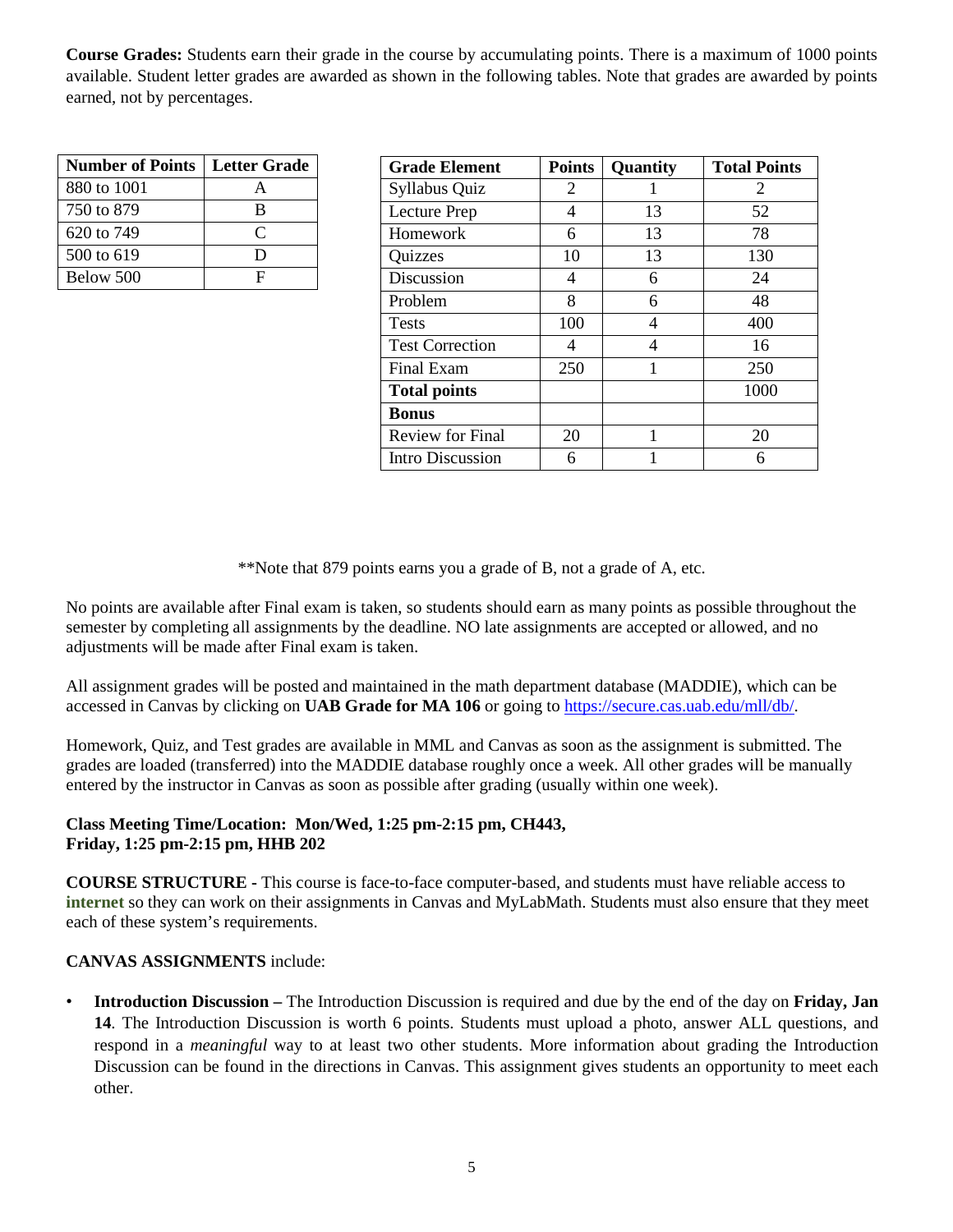- **Group Discussions –** There are 6 Group Discussions that are required, and each is worth 4 points. Students will be assigned to groups to discuss the current Problem (see schedule for dates). Individually written solutions to the Problems must NOT be submitted in the Group Discussion. More information about grading the Group Discussions can be found in Canvas in the Course Information module. This assignment gives students an opportunity to work together to improve their quantitative reasoning ability and conceptual understanding of mathematical ideas.
- **Problems –** There are 6 Problems that are required, and each is worth 8 points. Students are required to solve a Problem with the help of their group. Students must READ the Problem and work on it *before* participating in their Group Discussion. Go to the current week's Module to find the Problem. Each student must submit an individually written solution to each Problem in class (during the next class period) ---NOT in Canvas--- in the appropriate week Module by the deadline (see schedule for dates).

**If two or more students have an identical Problem, all will receive a score of 0 since the work must be**  *individually hand-written—not typed*. Problems CANNOT be sent by email and cannot be submitted any way other than by returning the hardcopy in class. **There are no extensions or make ups for missed Problems and Group Discussions.** NO late submissions are allowed. More information about grading the Problems can be found in the Course Information Page. This assignment gives students an opportunity to articulate their conceptual understanding of mathematical ideas.

#### **MyLab Math ASSIGNMENTS** include:

- **Syllabus Quiz –** is the prerequisite for the graded assignments. An unlimited number of attempts are available, and the highest score attained will count. Once you begin the assignment, you must complete it. Students should have a copy of their syllabus and class schedule to use during the assignment. This assignment gives students an opportunity to learn about the course policies and expectations.
- **Lecture Prep -**There are 13 Lecture Prep assignments (each assignment is up to 4 points worth based on score achieved). Each assignment contains media part (which students are required to work before answering questions.), conceptual questions and introductory problems on topics to be covered at the class meeting to follow. Lecture Prep assignments are due the night before the class meeting (in-person or remote) and must make you "come to class" prepared and ready for the class discussion of the new topics. The concepts are supposed to be mastered further in the **Homework** assigned after the class meeting. An **unlimited** number of attempts can be made on each problem. If you miss a problem, click on *similar exercise* to work another problem correctly for full credit. There is no time limit for this assignment, so you may go in and out of it as many times as you like before the deadline (all your work is automatically saved). You earn points for the work completed on or before the due date. **After the due date, you can review your Lecture Prep work, try similar exercises, but you cannot get credit.**
- **Homework -** There are 13 homework assignments that are required, and each is worth 6 points. Homework is completed and submitted in MyLab Math (access code required), but a link to the software is located in Canvas. When the homework is submitted or closed in MyLab Math, a score and percentage are given. The UAB score (out of 6 pts) for the homework can be found in Canvas under UAB Grade for MA 106 or online at https://secure.cas.uab.edu/mll/db/.

*An unlimited number of attempts can be made on each homework problem* before the deadline, so students should be able to earn 100% on all homework. If a problem is marked with a red X as incorrect, then the student can click on *Similar Exercise* at the bottom of the page and work another problem correctly for full credit (before the deadline). Students can go in and out of the homework as many times as they like before the deadline (all of the work is automatically saved). Students earn full credit for homework completed on or before the due date. All homework is available at the beginning of the term, so students may work ahead as much as they like. **After the**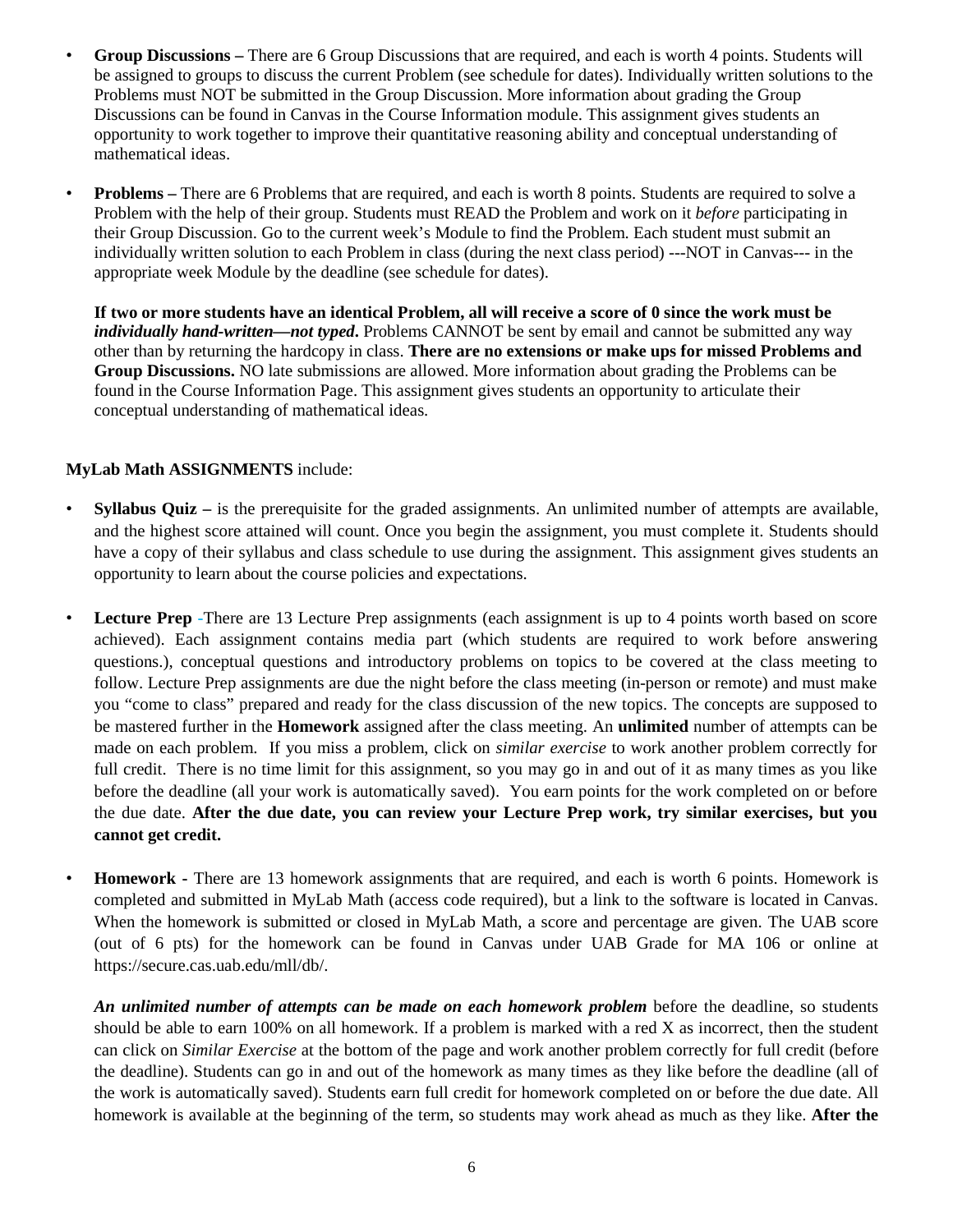**due date, students can review homework assignments and work similar exercises, but they can get only 50% credit for the work.** 

• **Quizzes -** There are 13 quizzes. Quizzes are completed and submitted in MyLab Math, but a link to the software is located in Canvas. Each quiz is worth 10 points. Once the quiz is submitted in MyLab Math, it is scored and a percentage is given. The UAB score (out of 10 pts) for the quiz can be found in Canvas under UAB Grade for MA 106 or online at https://secure.cas.uab.edu/mll/db/.

Students take the quizzes on their own schedule, but they can earn all quiz points if the quiz is taken on or before the due date. Students must complete the quizzes BY THEMSEVLES without any assistance from another person, but they may use their textbook and notes. The quizzes are timed, and they must be taken in one sitting within 30 minutes. Students cannot exit the quiz or that will count as one of their attempts. Each quiz can be taken a maximum of two times. The higher grade attained will count.

All quizzes are available at the beginning of the term, so students may work ahead as much as they like. There are no extensions or make ups for missed quizzes because the work can and SHOULD BE completed in advance of the deadlines. **However, students can get 50% credit for the late submission.**

- **Practice Tests (Review for Test)** are available in MyLab Math. Practice tests do not count towards the course grade, but they are highly recommended as a way to help students prepare for their tests. Students may take the practice tests as many times as they like. The practice tests are also available in the student workbook.
- **Test Corrections -** There are 4 required (not optional) adaptive assignments generated based on the major tests results which require to work on mistakes to avoid repeating the same mistakes on cumulative final exam. The automatic credit is given for questions on objectives done correctly on the corresponding exam.
- **Tests -** There are 4 major Tests and cumulative Final Exam. Tests and Final Exam are completed and submitted in MyLab Math, but a link to the software is located in Canvas. Each test is worth **100 points**, and Final exam is worth **250 points**. Once the test is submitted in MyLab Math, it is scored and a percentage is given. The UAB score (points) for the test can be found in Canvas under UAB Grade for MA 106 or online at https://secure.cas.uab.edu/mll/db/.

Tests have a **50 min** time limit, Final Exam has a **120 min** time limit, and they must be taken in one sitting in the Lab, in a proctored setting. **Students must use the computer scientific calculator during testing. No personal calculators are allowed**. Students may use only provided scratch paper during a test, but no credit is given for work done on the scratch paper. A photo ID (such as Student ID, or DL) is required for testing.

**MAKE UP POLICY**: If a student misses 1 test (not including the Final Exam), the Final Exam grade will be used to replace the missed test grade if the **student formally makes a request to do so**. The student must request, complete, and email to instructor a Missed Test Request Form no later than 12:00 pm on the last day of classes. Note that only one missed test grade may be replaced with the Final Exam grade. All students are required to Take the Final Exam.

There is no appeal for missed deadlines for Group Problems, Homework, or Quizzes. However, if a student has an unplanned, *emergency* circumstance that temporarily prevents him from participating in the class (such as documented hospitalization), then he should contact the instructor as soon as possible. A request for make-up work will be considered. Travel and/or work-related business do NOT qualify for make-up work.

**Extended Absences**: Attendance is fundamental to course objectives and to the integrity of this course. Courses in the Mathematics Department require a variety of activities that involve interaction with the instructor and/or interaction with other students. Excessive absences and missed assignments seriously jeopardize a student's ability to successfully complete the course. In the event of excessive absences, students should be prepared to officially withdraw from the course through the Registrar's Office. In cases involving medical hardships, military duty, or other serious personal situations after the withdrawal date for a course, the student may participate in the Academic Policy Appeal (accessed and submitted through BlazerNet Links/Forms).**More than two weeks of missed meetings is considered too much to be successful in the course.**